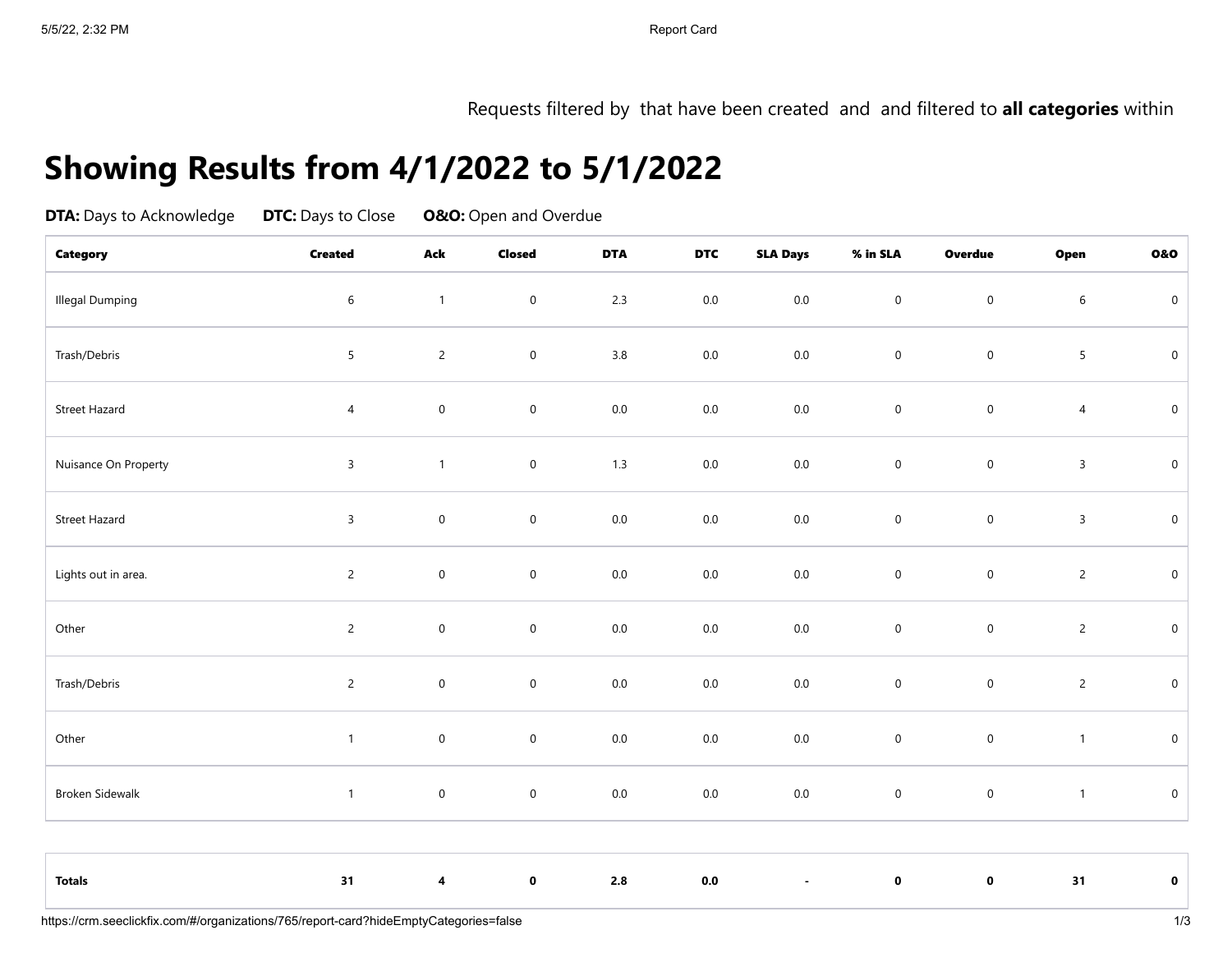5/5/22, 2:32 PM Report Card

| <b>Category</b>               | <b>Created</b>      | Ack                     | Closed              | <b>DTA</b> | <b>DTC</b>     | <b>SLA Days</b> | % in SLA            | <b>Overdue</b>      | Open                | 0&0         |
|-------------------------------|---------------------|-------------------------|---------------------|------------|----------------|-----------------|---------------------|---------------------|---------------------|-------------|
| Nuisance On Property          | $\mathbf{1}$        | $\mathbf 0$             | $\mathbf 0$         | $0.0\,$    | $0.0\,$        | $0.0\,$         | $\mathsf{O}\xspace$ | $\mathsf{O}\xspace$ | $\mathbf{1}$        | $\pmb{0}$   |
| Street Sign                   | $\mathbf{1}$        | $\mathbf 0$             | $\mathbf 0$         | $0.0\,$    | $0.0\,$        | $0.0\,$         | $\mathsf{O}\xspace$ | $\mathsf{O}\xspace$ | $\mathbf{1}$        | $\pmb{0}$   |
| Abandon building              | $\mathbf 0$         | $\mathsf{O}\xspace$     | $\pmb{0}$           | $0.0\,$    | $0.0\,$        | $0.0\,$         | $\mathbf 0$         | $\mathsf{O}\xspace$ | $\mathbf 0$         | $\pmb{0}$   |
| Broken Sidewalk               | $\mathbf 0$         | $\mathbf 0$             | $\mathbf 0$         | $0.0\,$    | $0.0\,$        | $0.0\,$         | $\mathbf 0$         | $\mathsf{O}\xspace$ | $\mathsf{O}\xspace$ | $\pmb{0}$   |
| Graffiti                      | $\mathbf 0$         | $\pmb{0}$               | $\mathbf 0$         | $0.0\,$    | $0.0\,$        | 28.0            | $\mathbf 0$         | $\mathbf 0$         | $\mathbf 0$         | $\pmb{0}$   |
| Landscaping in Right-of-Way   | $\mathbf 0$         | $\mathbf 0$             | $\pmb{0}$           | $0.0\,$    | $0.0\,$        | $0.0\,$         | $\mathbf 0$         | $\mathbf 0$         | $\mathbf 0$         | $\pmb{0}$   |
| Park Maintenance              | $\mathbf 0$         | $\mathsf{O}\xspace$     | $\mathsf{O}\xspace$ | $0.0\,$    | $0.0\,$        | $0.0\,$         | $\mathsf{O}\xspace$ | $\mathsf{O}\xspace$ | $\mathbf 0$         | $\mathbf 0$ |
| Overgrown Vacant Lot          | $\mathbf 0$         | $\mathbf 0$             | $\mathbf 0$         | $0.0\,$    | $0.0\,$        | $0.0\,$         | $\mathbf 0$         | $\mathbf 0$         | $\mathbf 0$         | $\pmb{0}$   |
| Request New Street/Park Light | $\mathbf 0$         | $\mathsf{O}\xspace$     | $\pmb{0}$           | $0.0\,$    | $0.0\,$        | $0.0\,$         | $\mathsf{O}\xspace$ | $\mathsf{O}\xspace$ | $\mathbf 0$         | $\pmb{0}$   |
| Trees blocking lights.        | $\mathbf 0$         | $\mathbf 0$             | $\pmb{0}$           | $0.0\,$    | $0.0\,$        | $0.0\,$         | $\mathbf 0$         | $\mathbf 0$         | $\mathbf 0$         | $\pmb{0}$   |
| Lights out in area.           | $\mathbf 0$         | $\mathbf 0$             | $\pmb{0}$           | $0.0\,$    | $0.0\,$        | $0.0\,$         | $\mathbf 0$         | $\mathbf 0$         | $\mathbf 0$         | $\pmb{0}$   |
| Request / Replace Trees       | $\mathbf 0$         | $\mathbf 0$             | $\pmb{0}$           | $0.0\,$    | $0.0\,$        | $0.0\,$         | $\mathbf 0$         | $\mathbf 0$         | $\mathbf 0$         | $\pmb{0}$   |
| Street Sign                   | $\mathsf{O}\xspace$ | $\mathbf 0$             | $\mathsf{O}$        | $0.0\,$    | $0.0\,$        | $0.0\,$         | $\mathbf 0$         | $\mathsf{O}$        | $\mathbf 0$         | $\mathbf 0$ |
| Remove Dead Animal            | $\mathbf 0$         | $\mathbf 0$             | $\mathbf 0$         | $0.0\,$    | $0.0\,$        | $0.0\,$         | $\mathbf 0$         | $\mathbf 0$         | $\mathbf 0$         | $\pmb{0}$   |
| <b>Totals</b>                 | 31                  | $\overline{\mathbf{4}}$ | $\mathbf 0$         | $\bf 2.8$  | $\mathbf{0.0}$ | $\blacksquare$  | $\mathbf 0$         | $\mathbf 0$         | 31                  | $\mathbf 0$ |